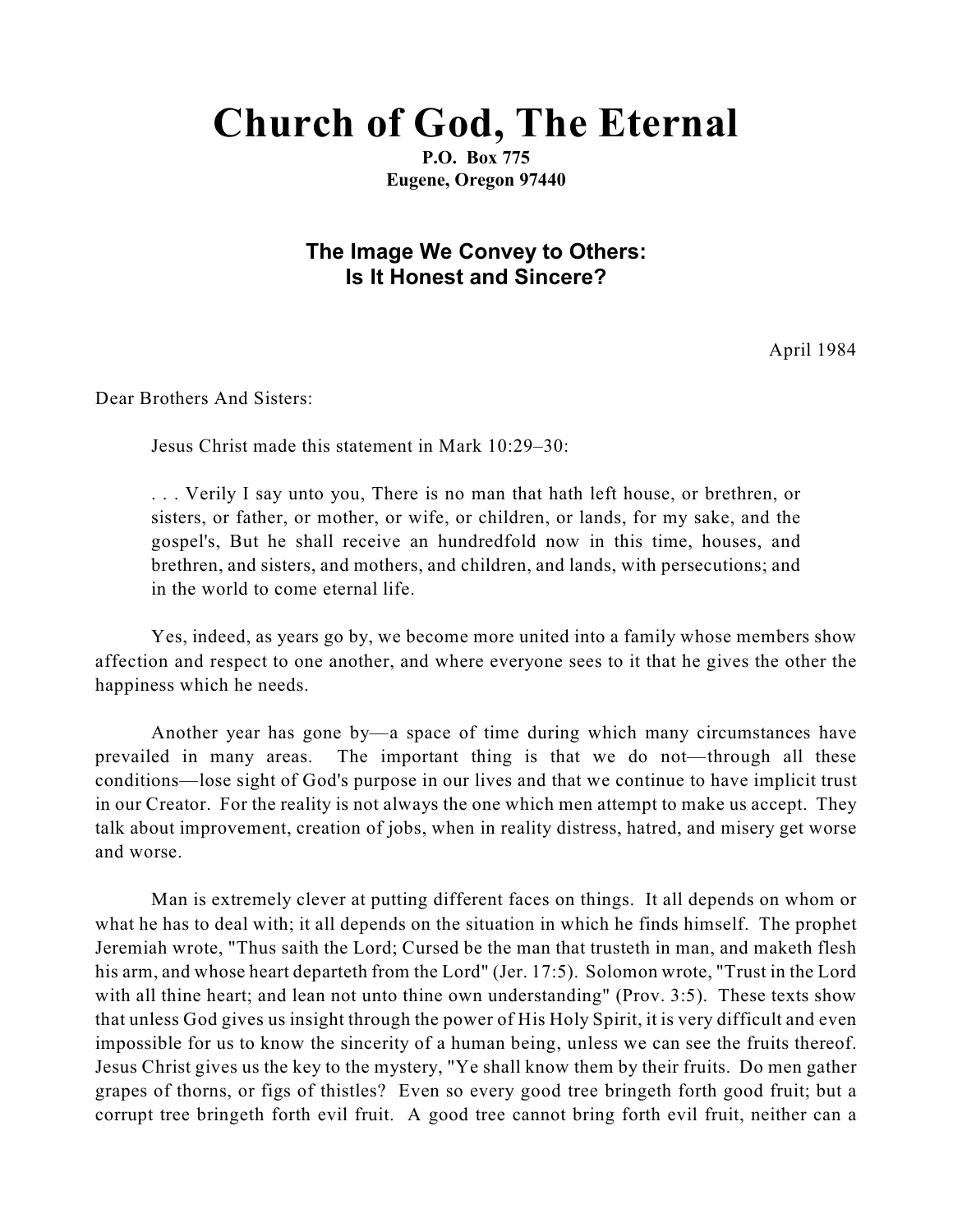corrupt tree bring forth good fruit" (Matt. 7:16–18). And He emphasizes in verse 20, "Wherefore by their fruits ye shall know them."

But usually man likes to deceive his peers into thinking that he is good; he does his level best to make them believe that he is only well-disposed towards them. One of the images which he likes to portray is a mask of nobility and virtue which he strives to put on in society. It is, so to speak, his public image—the good impression which he tries to create and his reputation which he endeavors to protect. What counts to him is what people think of him and what they say about him.

You know well the story written for our instruction in 1 Kings, chapter 13, where we are told of an old prophet who dwelt in Bethel and deceived the true servant of God by his public image. In verses 14–17 we read:

. . . he said unto him, Art thou the man of God that camest from Judah? And he said, I am. Then he said unto him, Come home with me, and eat bread. And he said, I may not return with thee, nor go in with thee: neither will I eat bread nor drink water with thee in this place: For it was said to me by the word of the Lord, Thou shalt eat no bread nor drink water there, nor turn again to go by the way that thou camest.

We see that the servant of God knew 100 percent the orders which he was given by God. At first sight it seems that nothing could dissuade him from doing the will of God. Let us read verse 18:, "He said unto him, I am a prophet also as thou art . . . ." Yes, indeed, verse 11 tells us that he was an old prophet and, without doubt, nothing on the surface indicated that he was a liar and false. So he said to him, ". . . I am a prophet also as thou art; and an angel spake unto me by the word of the Lord, saying, Bring him back with thee into thine house, that he may eat bread and drink water. But he lied unto him." Unfortunately, the man of God gave in. He let himself be deceived by the image of the prophet, and it cost him his life. The prophet was not any prophet of God at this time; he was old, seemed kind and compassionate, but in reality he was a hypocrite, a liar, unfaithful to God's Way.

Brethren, this is a grave warning to us all. First, let us never take the risk of putting such a facade on our lives; let us not try to make others believe something which we are not. Let us be sincere and honest. Secondly, we too know what God expects of us; therefore, let us not allow ourselves to be deceived by people who strive to create a good impression and seem to offer generously wonderful things, while in reality they seek our destruction. In both the above cases, the price to pay for failure is one's life.

The second common image of man is the one which our families and immediate circle of friends know only too well. It is an image which is quite different from the first one—smiles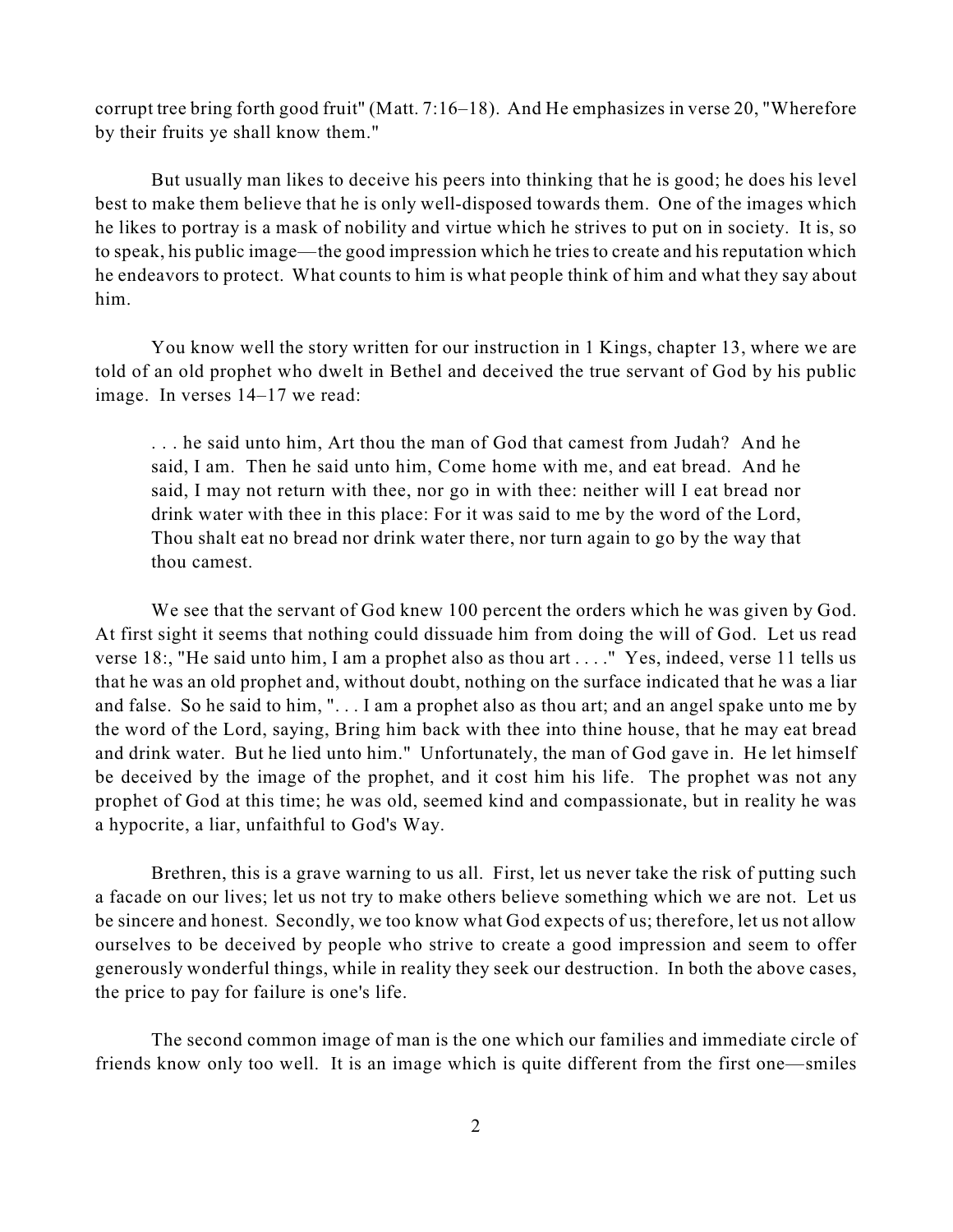become scarce, they are replaced with irritation. In this environment man shows carelessness; his life is bedlam; there is confusion and disorder. "I can't help it," he says, "it's just the way I'm made." He knows what he should do, but does not do it.

Genesis 4 relates the example of a man who, though aware of God's will, gave himself over to irritation. Let us read verses 5–7:

And Cain was very wroth, and his countenance fell. And the Lord said unto Cain, Why art thou wroth? and why is thy countenance fallen? If thou doest well, shalt thou not be accepted? and if thou doest not well, sin lieth at the door. And unto thee shall be his desire, and thou shalt rule over him [but you must master it (*RSV*)].

As we see, it is conditional. "*If* thou doest well . . ." or ". . . *if* thou doest not well . . ." Cain knew very well what he had to do, but he did not attach importance to the teachings of God. He did not want to master the emotions of his own nature. He too said to himself, "It's just the way I'm made." He did not want to change his attitude and recognize that he had done wrong. He gave himself over to his nature to such an extent that he finally slew his brother.

Brethren, let us remember that wherever we are, God sees us, He watches our behavior and state of mind. "Neither is there any creature that is not manifest in his sight: but all things are naked and opened unto the eyes of him with whom we have to do" (Heb. 4:13).

Now, how does our face appear and how do we react when we look at ourselves in the mirror of God's Law? Looking at ourselves objectively, we have no reason to be proud. On the contrary, how often are we secretly ashamed of an action, a word, or a thought? But as a man does not let his eye linger on an ugly picture, so he hastens to put himself together by making a great number of "good" excuses. "Granted! It's not right, but I didn't intend to do wrong. And I'm not worse than anyone else." Yes, indeed, nothing is easier than justifying oneself by comparing oneself with the weaknesses of others, but it is showing a rather wretched image, because it is seeking to appear beautiful outwardly, while within it is full of uncleanness and iniquity. It is putting on a "hard mask" which refuses instruction. The prophet Jeremiah had to write, "And though they say, The Lord liveth; surely they swear falsely. O Lord, are not thine eyes upon the truth? thou hast stricken them, but they have not grieved; thou hast consumed them, but they have refused to receive correction: they have made their faces harder than a rock; they have refused to return" (Jer. 5:2–3).

Brethren, God does not want to see such a face on us, and if we still have masks of these various images, God tenders His grace to us once again. Grace is unmerited pardon. God wants us to begin the year without masks, He invites us to be once again cleansed from all disguise. God reminds us of this invitation by means of the Passover. At what price is that made possible for us? Speaking of Christ, Isaiah wrote, "As many were astonied at thee; his visage was so marred more